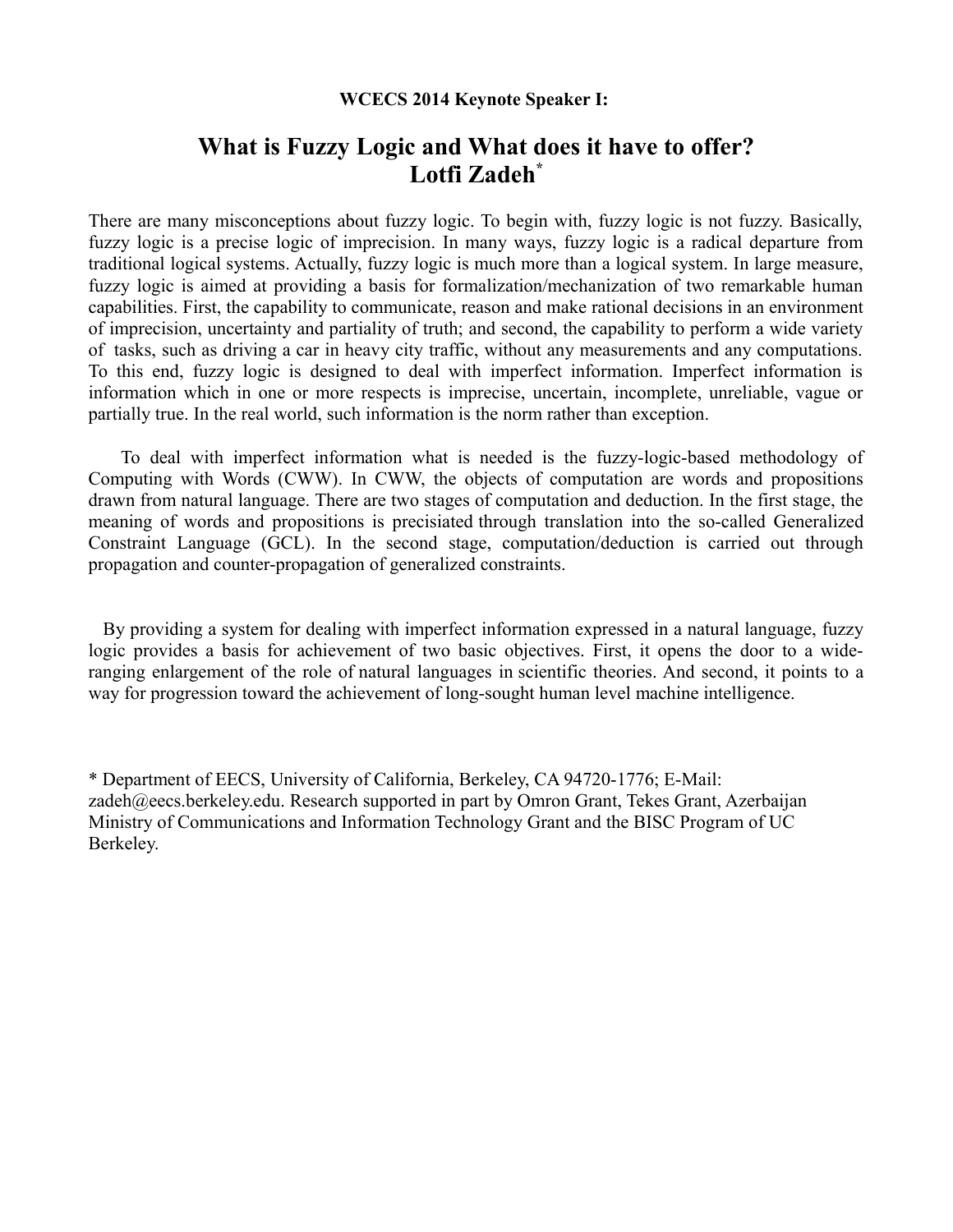## **Biographical Note**

## Professor Lotfi A. Zadeh

LOTFI A. ZADEH is Professor Emeritus in the Computer Science Division, Department of EECS, University of California, Berkeley. In addition, he is serving as the Director of BISC (Berkeley Initiative in Soft Computing).

Lotfi Zadeh is an alumnus of the University of Tehran, MIT and Columbia University. From 1950 to 1959, Lotfi Zadeh was a member of the Department of Electrical Engineering, Columbia University. He joined the Department of Electrical Engineering at UC Berkeley in 1959 and served as its Chair from 1963 to 1968. During his tenure as Chair, he played a key role in changing the name of the Department from EE to EECS.

Lotfi Zadeh held visiting appointments at the Institute for Advanced Study, Princeton, NJ; MIT, Cambridge, MA; IBM Research Laboratory, San Jose, CA; AI Center, SRI International, Menlo Park, CA; and the Center for the Study of Language and Information, Stanford University.

Lotfi Zadeh is a Fellow of the IEEE, AAAS, ACM, AAAI, and IFSA. He is a member of the National Academy of Engineering and a Foreign Member of the Finnish Academy of Sciences, the Polish Academy of Sciences, Korean Academy of Science & Technology, Bulgarian Academy of Sciences, the International Academy of Systems Studies and the Azerbaijan National Academy of Sciences. He is a recipient of the IEEE Education Medal, the IEEE Richard W. Hamming Medal, the IEEE Medal of Honor, the ASME Rufus Oldenburger Medal, the B. Bolzano Medal of the Czech Academy of Sciences, the Kampe de Feriet Medal, the AACC Richard E. Bellman Control Heritage Award, the Grigore Moisil Prize, the Honda Prize, the Okawa Prize, the AIM Information Science Award, the IEEE-SMC J. P. Wohl Career Achievement Award, the SOFT Scientific Contribution Memorial Award of the Japan Society for Fuzzy Theory, the IEEE Millennium Medal, the ACM 2001 Allen Newell Award, the Norbert Wiener Award of the IEEE Systems, Man and Cybernetics Society, Civitate Honoris Causa by Budapest Tech (BT) Polytechnical Institution, Budapest, Hungary, the V. Kaufmann Prize, International Association for Fuzzy-Set Management and Economy (SIGEF), the Nicolaus Copernicus Medal of the Polish Academy of Sciences, the J. Keith Brimacombe IPMM Award, the Silicon Valley Engineering Hall of Fame, the Heinz Nixdorf MuseumsForum Wall of Fame, the Egleston Medal, the Franklin Institute Medal, the Medal of the Foundation by the Trust of the Foundation for the Advancement of Soft Computing, the High State Award 'Friendship Order', from the President of the Republic of Azerbaijan, the Transdisciplinary Award and Medal of the Society for Design and Process Sciences, other awards and twenty-five honorary doctorates. In 2011, Lotfi Zadeh was inducted into the AI Hall of Fame. In 2012, received the PAAIA Lifetime Achievement Award. In 2013, Lotfi Zadeh received the BBVA Foundation Frontiers of Knowledge Award for the invention and development of fuzzy logic.

Lotfi Zadeh is known as the inventor of fuzzy logic. His first paper, Fuzzy Sets, 1965, is the highest cited paper in Computer Science (Web of Science) and the seventh highest cited paper in